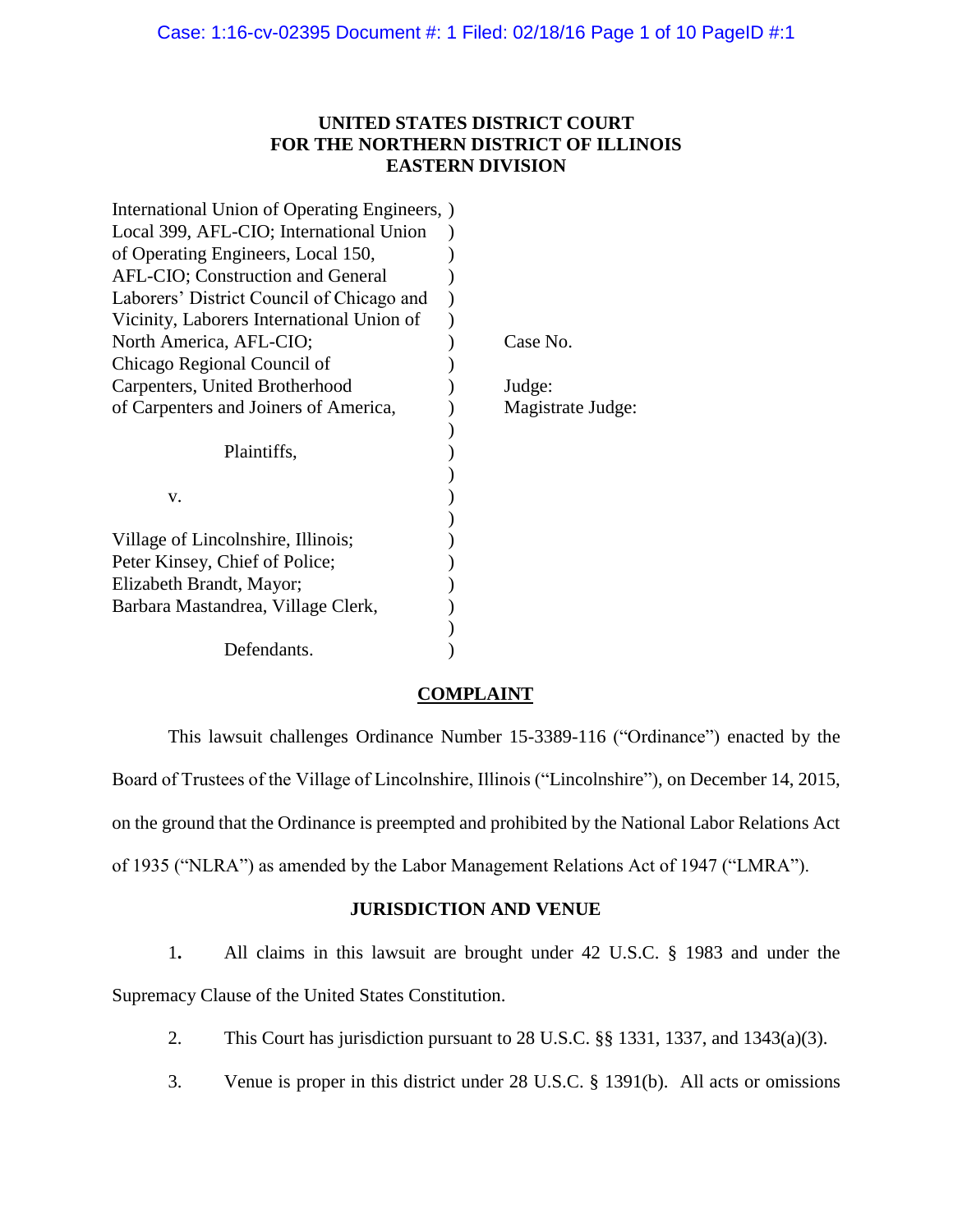### Case: 1:16-cv-02395 Document #: 1 Filed: 02/18/16 Page 2 of 10 PageID #:2

that are the subject of this Complaint occurred in Lincolnshire.

4. This Court has authority to issue a declaratory judgment as to the validity of the Ordinance pursuant to 28 U.S.C. § 2201 and to grant such further relief as may be necessary or proper pursuant to 28 U.S.C. § 2202.

# **PARTIES**

5. Plaintiff International Union of Operating Engineers, Local 399, AFL-CIO ("Operating Engineers Local 399"), is a "labor organization" within the meaning of both the NLRA and the Ordinance. Local 399 is the collective bargaining representative of a unit of employees of Colliers International Asset and Property Management, LLC, located within Lincolnshire.

6. Plaintiff International Union of Operating Engineers, Local 150, AFL-CIO ("Operating Engineers Local 150"), is a "labor organization" within the meaning of both the NLRA and the Ordinance. Local 150 is the collective bargaining representative of seven separate units of employees of employers located in Lincolnshire, including Central Boring, Inc.; Dick's Heavy Equipment Repair; C.R. Nelson Landscaping; Accurate Group, Inc.; D.C.S. Trucking Co.; Johler Demolition Inc.; and, Revcon Construction Corp.

7. Local 150 is the collective bargaining representative of over 30 separate units of employees of employers who currently are performing or have recently performed work in Lincolnshire and likely are to do so in the future.

8. Local 150 is the collective bargaining representative of numerous other units of employees of employers who are likely to perform work in Lincolnshire in the future.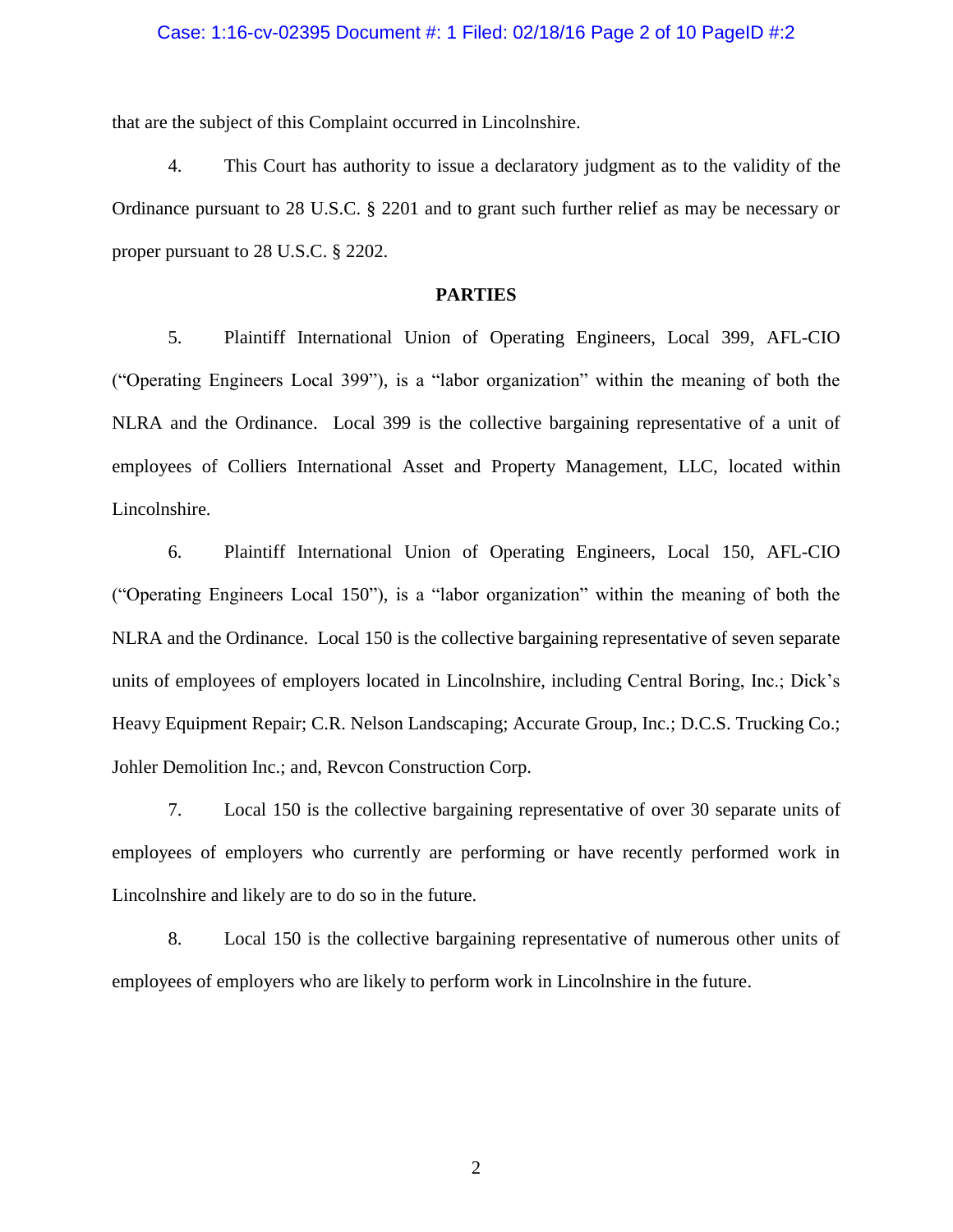### Case: 1:16-cv-02395 Document #: 1 Filed: 02/18/16 Page 3 of 10 PageID #:3

9. Plaintiff Construction and General Laborers' District Council of Chicago and Vicinity, Laborers International Union of North America, AFL-CIO ("Laborers District Council"), is a "labor organization" within the meaning of both the NLRA and the Ordinance. Laborers District Council is party to three collective bargaining agreements covering units of employees of employers located in Lincolnshire, specifically Central Boring, Inc.; Johler Demolition, Inc.; and, Revcon Construction Corp.

10. Laborers District Council is party to collective bargaining agreements covering units of employees of over 20 employers who currently are performing or recently have performed work in Lincolnshire and likely are to do so in the future.

11. Laborers District Council is the collective bargaining representative of numerous other units of employees of employers who likely are to perform work in Lincolnshire in the future.

12. Chicago Regional Council of Carpenters, United Brotherhood of Carpenters and Joiners of America ("Carpenters Regional Council"), is a "labor organization" within the meaning of both the NLRA and the Ordinance.

13. Carpenters Regional Council is party to collective bargaining agreements covering units of employees who are scheduled to perform work in Lincolnshire starting in the spring of 2016.

14. Carpenters Regional Council is the collective bargaining representative of numerous other units of employees of employers who are likely to perform work in Lincolnshire in the future.

15. Defendant Lincolnshire is a political subdivision of the State of Illinois.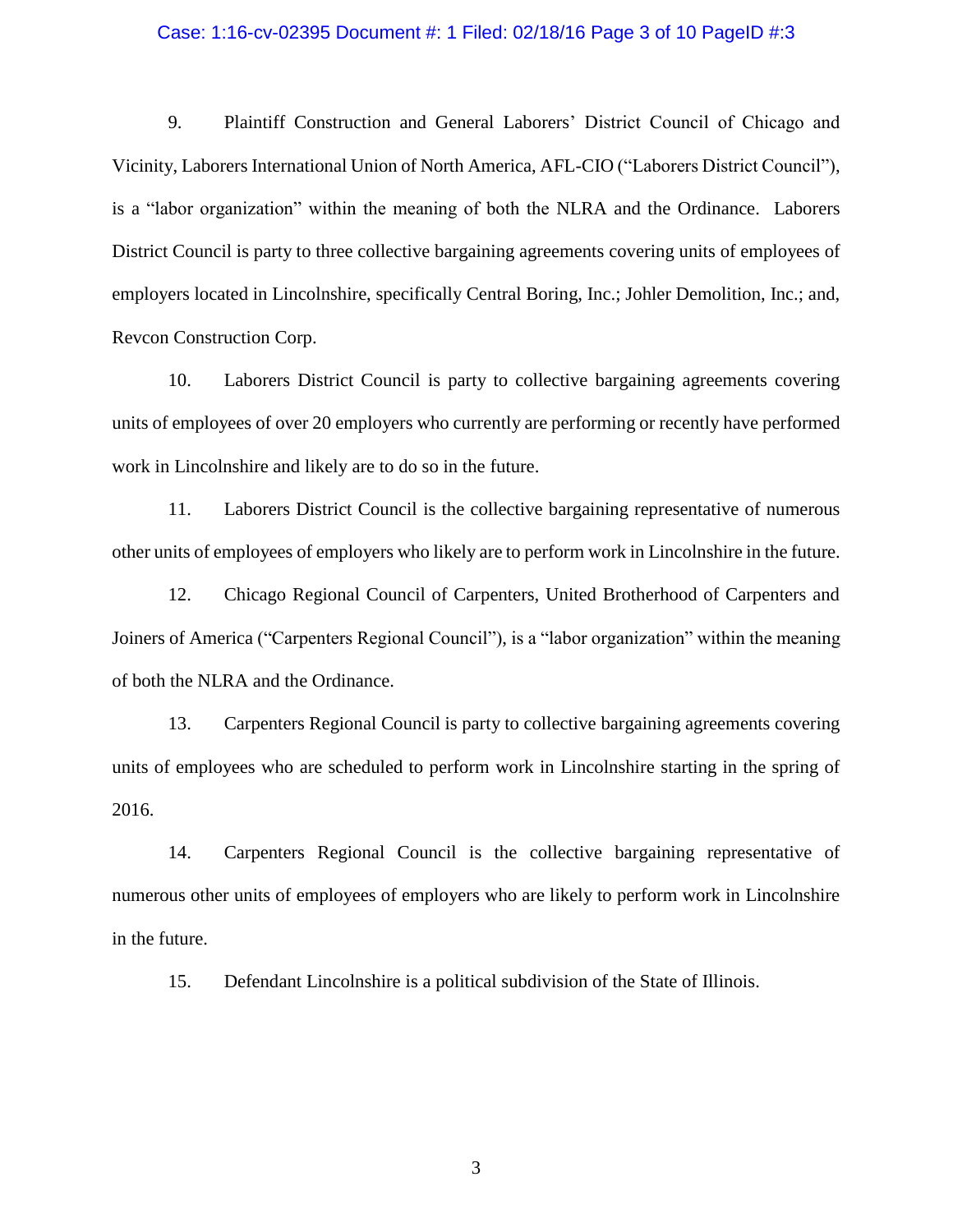#### Case: 1:16-cv-02395 Document #: 1 Filed: 02/18/16 Page 4 of 10 PageID #:4

16. Defendant Peter Kinsey is the Chief of Police of Lincolnshire. In that capacity, he has the authority to investigate alleged violations of the Ordinance and to ensure the effective enforcement of the Ordinance. Defendant Kinsey is sued in his official capacity.

17. Defendant Elizabeth Brandt is the Mayor of Lincolnshire. In that capacity, she has the authority to execute the provisions of the Ordinance. Defendant Brandt is sued in her official capacity.

18. Defendant Barbara Mastandrea is the Village Clerk of Lincolnshire. In that capacity, she has the authority to publish the Ordinance. Defendant Mastandrea is sued in her official capacity.

## **ALLEGATIONS COMMON TO ALL CLAIMS**

19. The Ordinance was enacted by the Lincolnshire Board of Trustees and approved by the Mayor on December 14, 2015. The Ordinance was published on December 14, 2015, and immediately became in full force and effect.

20. The Ordinance applies only to those employees, employers, and labor organizations that are covered by the NLRA.

21. Section  $8(a)(3)$  of the NLRA (29 U.S.C. § 158 $(a)(3)$ ) grants to covered employers and labor organizations the right to negotiate agreements requiring union membership or the payment of union fees as a condition of employment ("union security agreements"). The NLRA regulates the negotiation and application of the authorized union security agreements.

22. Each of the Plaintiffs has negotiated and entered into collective bargaining agreements which include union security agreements authorized by the NLRA that apply to workplaces within Lincolnshire. Each of the Plaintiffs expects to include such union security agreements in successor collective bargaining agreements.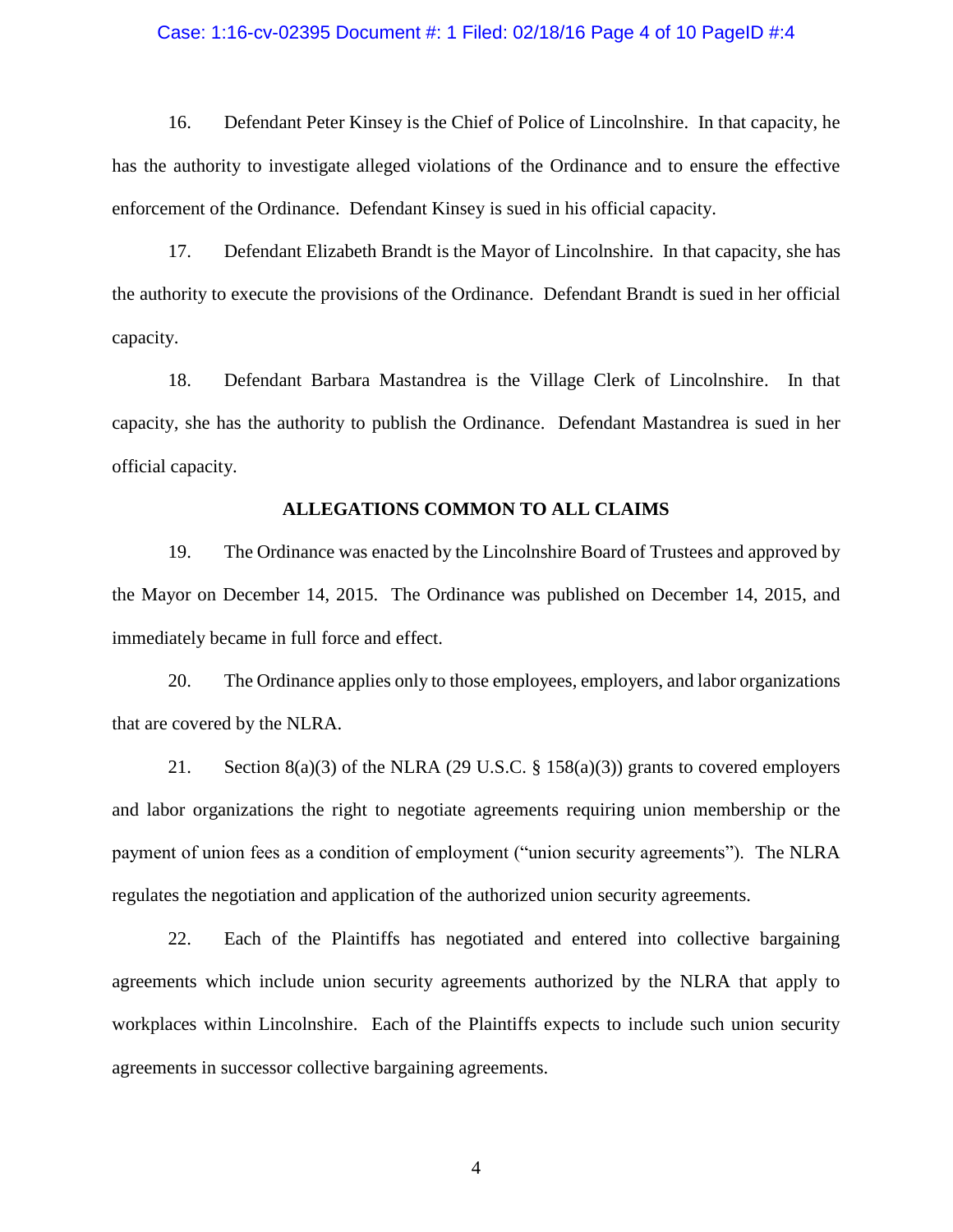## Case: 1:16-cv-02395 Document #: 1 Filed: 02/18/16 Page 5 of 10 PageID #:5

23. With respect to collective bargaining agreements entered into after December 14, 2015, the Ordinance prohibits the negotiation and application of union security agreements authorized and regulated by the NLRA, including the union security agreements that the Plaintiffs have entered into that apply to workplaces in Lincolnshire.

24. The NLRA grants to covered employers and labor organizations the right to enter into agreements granting the labor organization the exclusive right to refer employees for employment ("hiring hall agreements"). The NLRA regulates the negotiation and application of the authorized hiring hall agreements.

25. Operating Engineers Local 150 has negotiated and entered into hiring hall agreements authorized by the NLRA that apply to workplaces within Lincolnshire and Operating Engineers Local 150 expects to include such hiring hall agreements in successor collective bargaining agreements.

26. The Ordinance prohibits the negotiation and application of hiring hall agreements authorized and regulated by the NLRA, including the hiring hall agreements which Operating Engineers Local 150 has entered into, that apply to workplaces in Lincolnshire.

27. The NLRA and LMRA  $\S$  302(c)(4) (29 U.S.C.  $\S$  186(c)(4)) grant to covered employers and labor organizations the right to enter into agreements for payroll deduction of labor organization dues, fees or assessments ("check-off") and to apply such agreements in a manner consistent with the LMRA.

28. Each of the Plaintiffs has negotiated and entered into check-off agreements providing for the authorized payroll deduction of labor organization dues, fees or assessments. Each of the Plaintiffs expects to include such check-off agreements in successor collective bargaining agreements.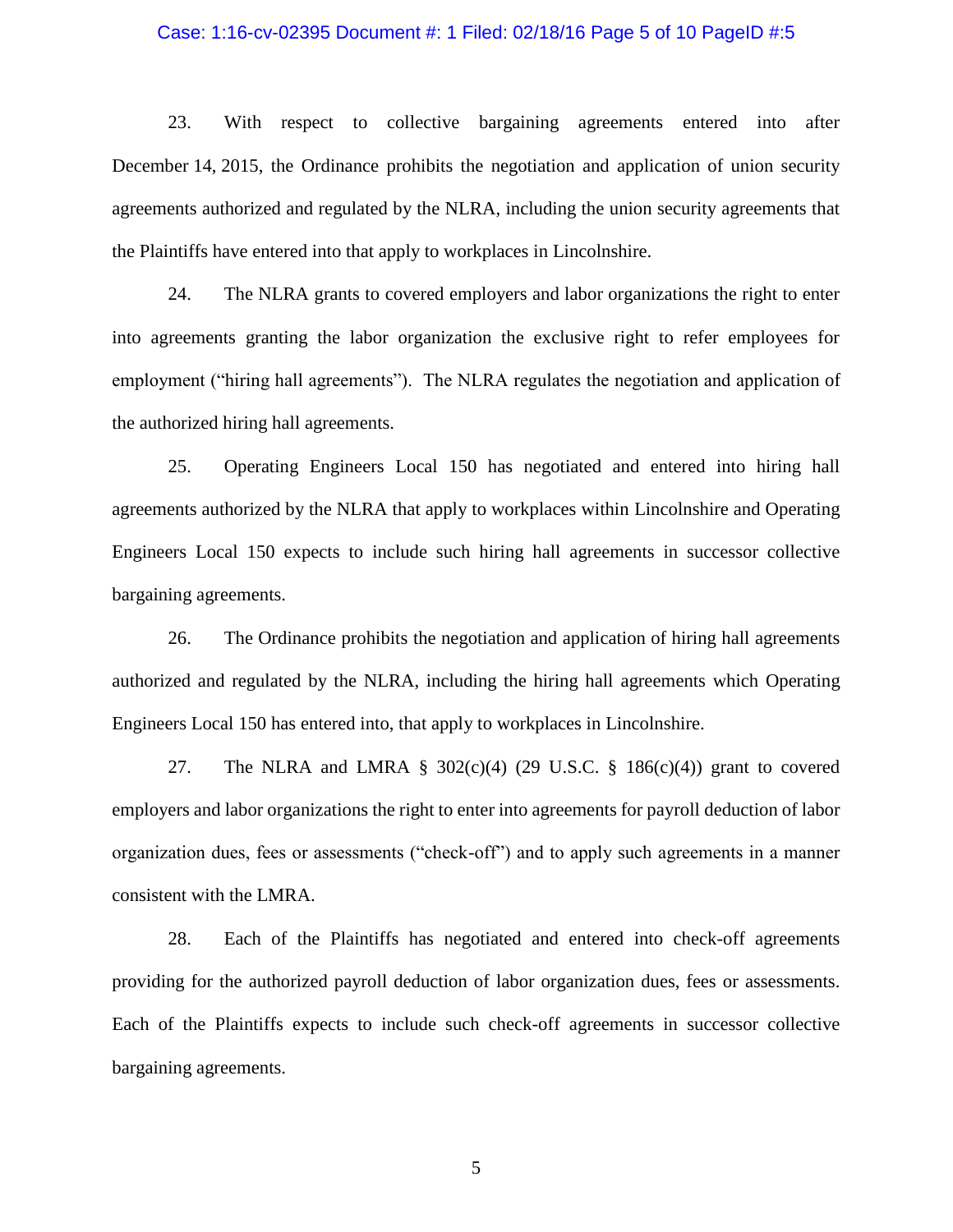## Case: 1:16-cv-02395 Document #: 1 Filed: 02/18/16 Page 6 of 10 PageID #:6

29. The Ordinance prohibits the payroll deduction of labor organization dues, fees or assessments, pursuant to the check-off agreements that the Plaintiffs have entered into that apply to workplaces in Lincolnshire, in circumstances where the deduction is lawful under LMRA § 302.

30. Several contracts between Plaintiffs and employers doing business in Lincolnshire, or likely to do so in the future, expire before a final judgment is likely in this case. Application and enforcement of the Ordinance, if not enjoined by this Court, will cause immediate and irreparable harm to Plaintiffs in that they will be denied its rights under the NLRA and LMRA in violation of the Supremacy Clause of the United States Constitution.

31. Violations of the Ordinance are classified as misdemeanors. The Lincolnshire Chief of Police has authority to prosecute violations of the Ordinance.

#### **COUNT I**

## **VIOLATION OF THE SUPREMACY CLAUSE OF THE UNITED STATES CONSTITUTION: UNION SECURITY ORDINANCE NO. 15-3389-116, SECTION 4(A-D)**

1-31. The foregoing allegations are incorporated in this count.

32. NLRA § 14(b) (29 U.S.C. § 164(b)) authorizes a State or Territory to enact laws prohibiting the execution or application within the State of certain union security agreements that are otherwise authorized and regulated by the NLRA. State and local laws regulating the negotiation or application of union security agreements that do not come within the authorization of NLRA § 14(b) are preempted by the NLRA.

33. The Ordinance is a Lincolnshire law prohibiting the execution or application within Lincolnshire of union security agreements authorized and regulated by the NLRA.

34. Lincolnshire is not a "State or Territory" as contemplated in NLRA

§14(b) and is therefore not authorized to enact a law prohibiting execution or application of union security agreements.

35. The Ordinance is not a "State or Territorial law" within the meaning of NLRA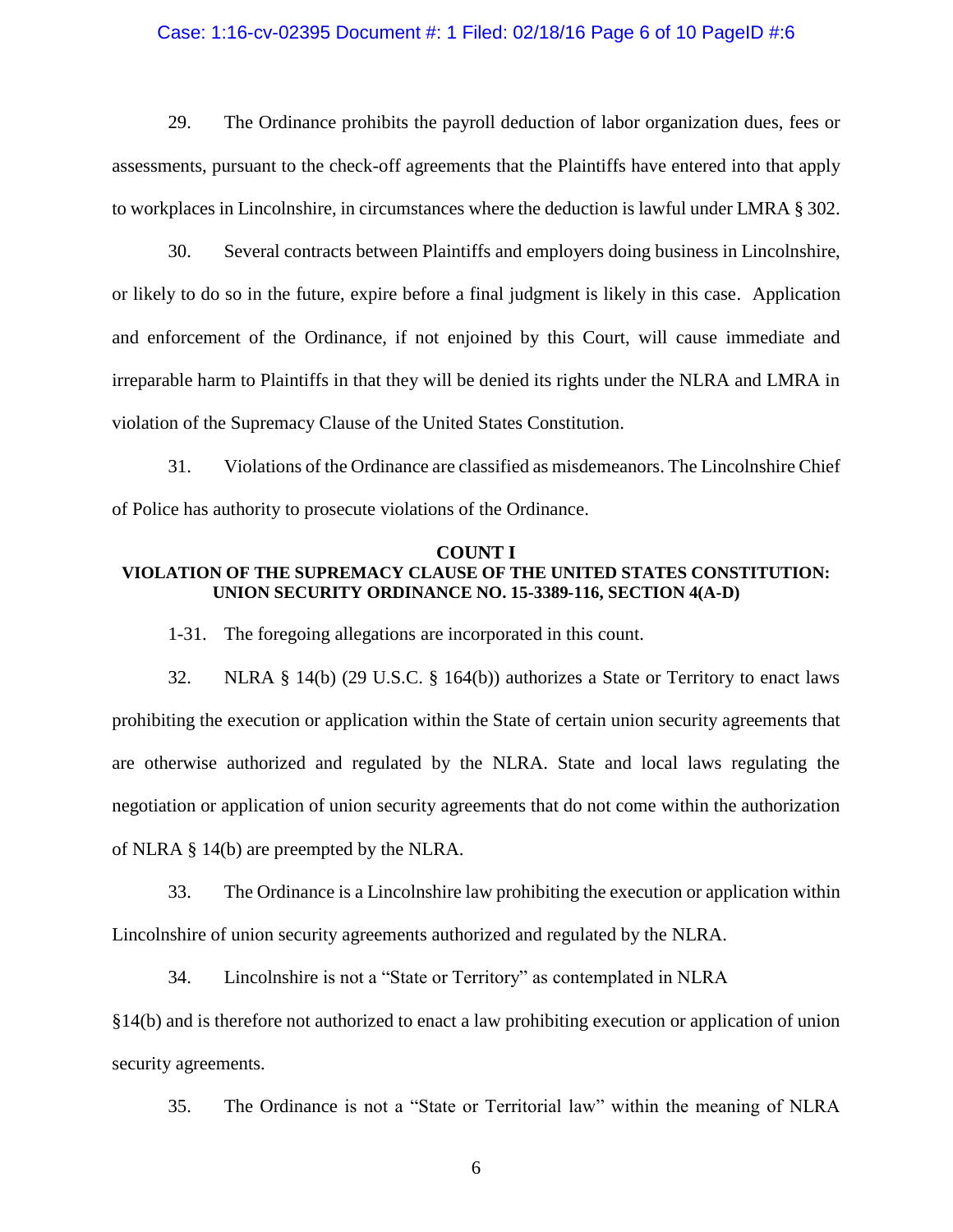## Case: 1:16-cv-02395 Document #: 1 Filed: 02/18/16 Page 7 of 10 PageID #:7

§ 14(b) and is therefore preempted by the NLRA insofar as the Ordinance prohibits the execution or application of union security agreements.

36. The Ordinance deprives the Plaintiffs of their right, secured by the NLRA, to include union security provisions in collective bargaining agreements entered into after December 14, 2015.

37. Insofar as the Ordinance prohibits the execution or application of union security provisions authorized and regulated by the NLRA, the Ordinance is preempted by the NLRA and its enforcement is prohibited by the Supremacy Clause of the United States Constitution.

WHEREFORE, Plaintiffs demand the following relief:

A. A declaratory judgment that the Ordinance is invalid insofar as it is preempted by the NLRA and the LMRA in the respects alleged above.

B. A preliminary and permanent injunction prohibiting the Defendants from taking any action to enforce the invalid portions of the Ordinance.

C. Damages for any harm caused to the Plaintiffs by the Defendants' adoption and enforcement of the Ordinance.

D. An award of the attorneys' fees and costs incurred in connection with this lawsuit pursuant to 42 U.S.C. § 1988 and such other statutory and common law provisions as may be applicable.

E. Such other relief as the Court finds just and proper.

#### **COUNT II**

## **VIOLATION OF THE SUPREMACY CLAUSE OF THE UNITED STATES CONSTITUTION: HIRING HALLS ORDINANCE NO. 15-3389-116, SECTION 4(E)**

1-37. The foregoing allegations are incorporated in this count.

38. The Ordinance deprives the Plaintiffs of their right, secured by the NLRA, to include hiring hall provisions in collective bargaining agreements entered into after December 14,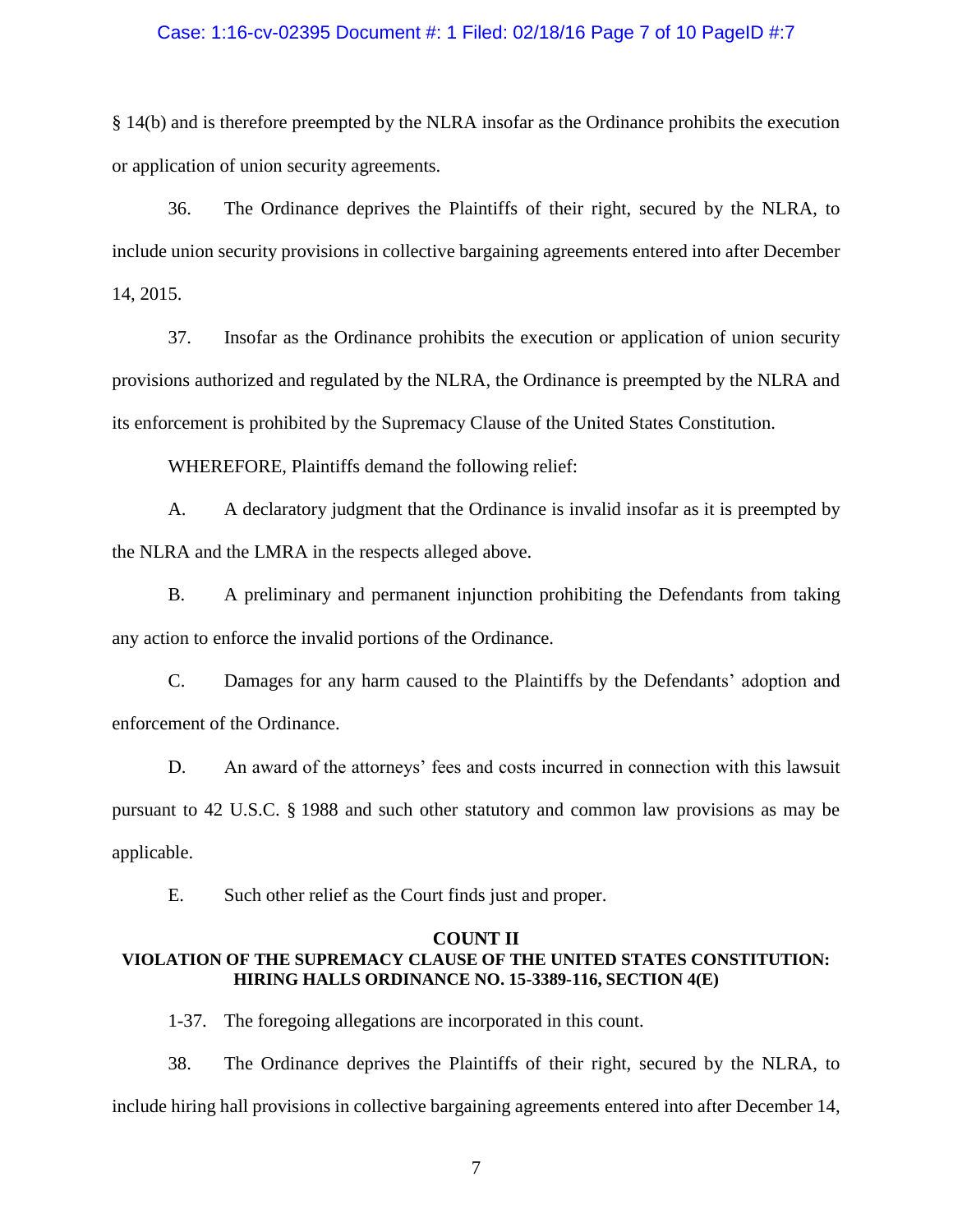## Case: 1:16-cv-02395 Document #: 1 Filed: 02/18/16 Page 8 of 10 PageID #:8

2015.

39. Insofar as the Ordinance prohibits the execution or application of hiring hall provisions authorized and regulated by the NLRA, the Ordinance is preempted by the NLRA and its enforcement is prohibited by the Supremacy Clause of the United States Constitution.

WHEREFORE, Plaintiffs demand the following relief:

A. A declaratory judgment that the Ordinance is invalid insofar as it is preempted by the NLRA and the LMRA in the respects alleged above.

B. A preliminary and permanent injunction prohibiting the Defendants from taking any action to enforce the invalid portions of the Ordinance.

C. Damages for any harm caused to the Plaintiffs by the Defendants' adoption and enforcement of the Ordinance.

D. An award of the attorneys' fees and costs incurred in connection with this lawsuit pursuant to 42 U.S.C. § 1988 and such other statutory and common law provisions as may be applicable.

E. Such other relief as the Court finds just and proper.

#### **COUNT III**

# **VIOLATION OF THE SUPREMACY CLAUSE OF THE UNITED STATES CONSTITUTION: DUES CHECKOFF ORDINANCE NO. 15-3389-116**

1-39. The foregoing allegations are incorporated in this count.

40. The Ordinance deprives the Plaintiffs of their right, secured by the NLRA and the LMRA, to apply check-off provisions in collective bargaining agreements in the manner authorized by the NLRA and the LMRA.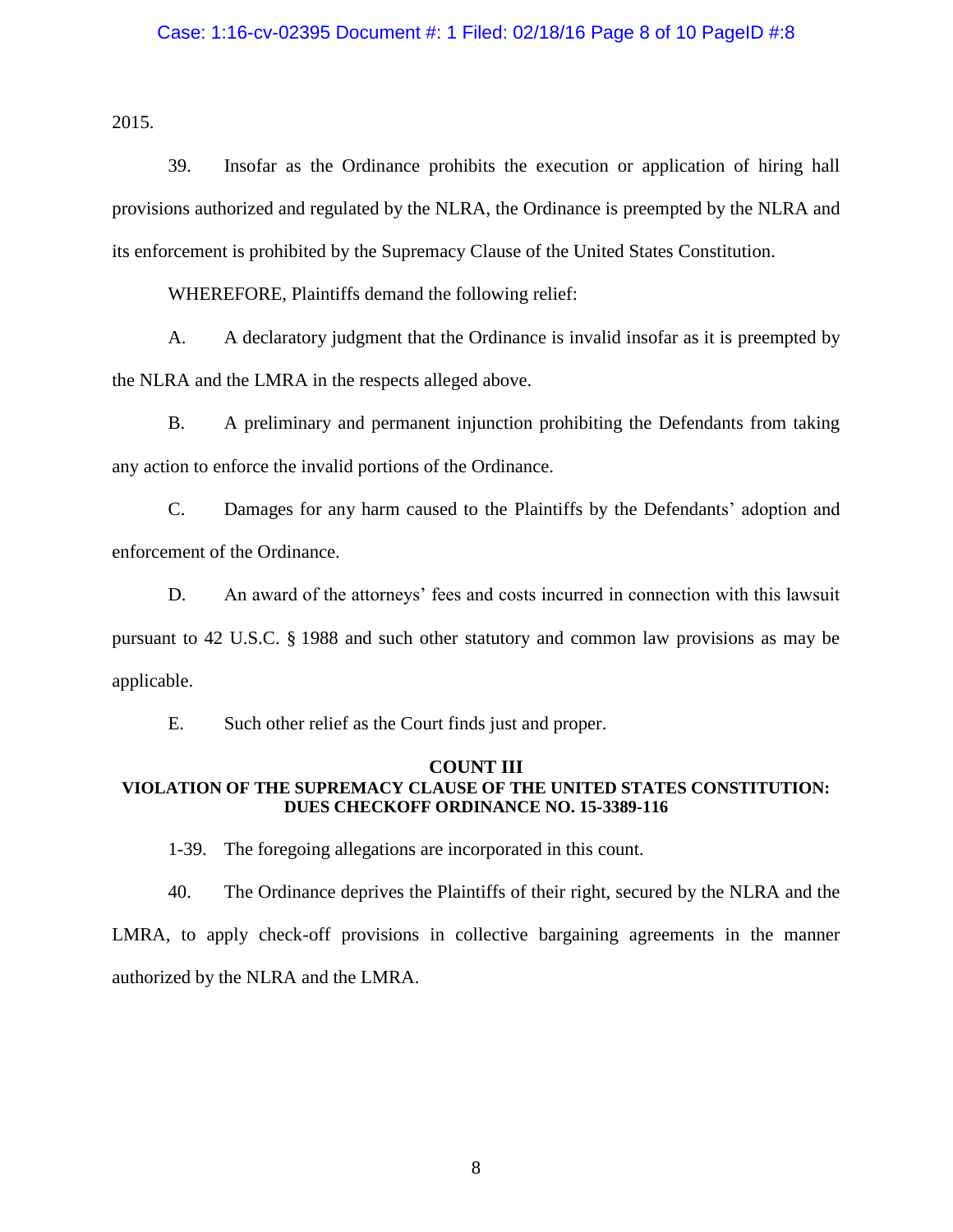## Case: 1:16-cv-02395 Document #: 1 Filed: 02/18/16 Page 9 of 10 PageID #:9

41. Insofar as the Ordinance prohibits the application of check-off provisions authorized and regulated by the LMRA, the Ordinance is preempted by the NLRA and the LMRA and its enforcement is prohibited by the Supremacy Clause of the United States Constitution.

WHEREFORE, Plaintiffs demand the following relief:

A. A declaratory judgment that the Ordinance is invalid insofar as it is preempted by the NLRA and the LMRA in the respects alleged above.

B. A preliminary and permanent injunction prohibiting the Defendants from taking any action to enforce the invalid portions of the Ordinance.

C. Damages for any harm caused to the Plaintiffs by the Defendants' adoption and enforcement of the Ordinance.

D. An award of the attorneys' fees and costs incurred in connection with this lawsuit pursuant to 42 U.S.C. § 1988 and such other statutory and common law provisions as may be applicable.

E. Such other relief as the Court finds just and proper.

Dated: February 18, 2016 Respectfully submitted,

Harold Craig Becker William A. Widmer, III 815 16th St., N.W. Chicago, IL 60601 Washington, D.C. 20016 Ph. 312/236-8033 Ph. 202/637-5310 wwidmer@carmellcharone.com cbecker@aflcio.org jcoppess@aflcio.org mginsburg@aflcio.org

By: /s/ Harold Craig Becker By: /s/ William A. Widmer, III Counsel for all Plaintiffs Counsel for Operating Engineers Local 399 James B. Coppess Carmell, Charone, Widmer, Moss & Barr Mathew Ginsburg **One East Wacker Drive, Suite 3300**